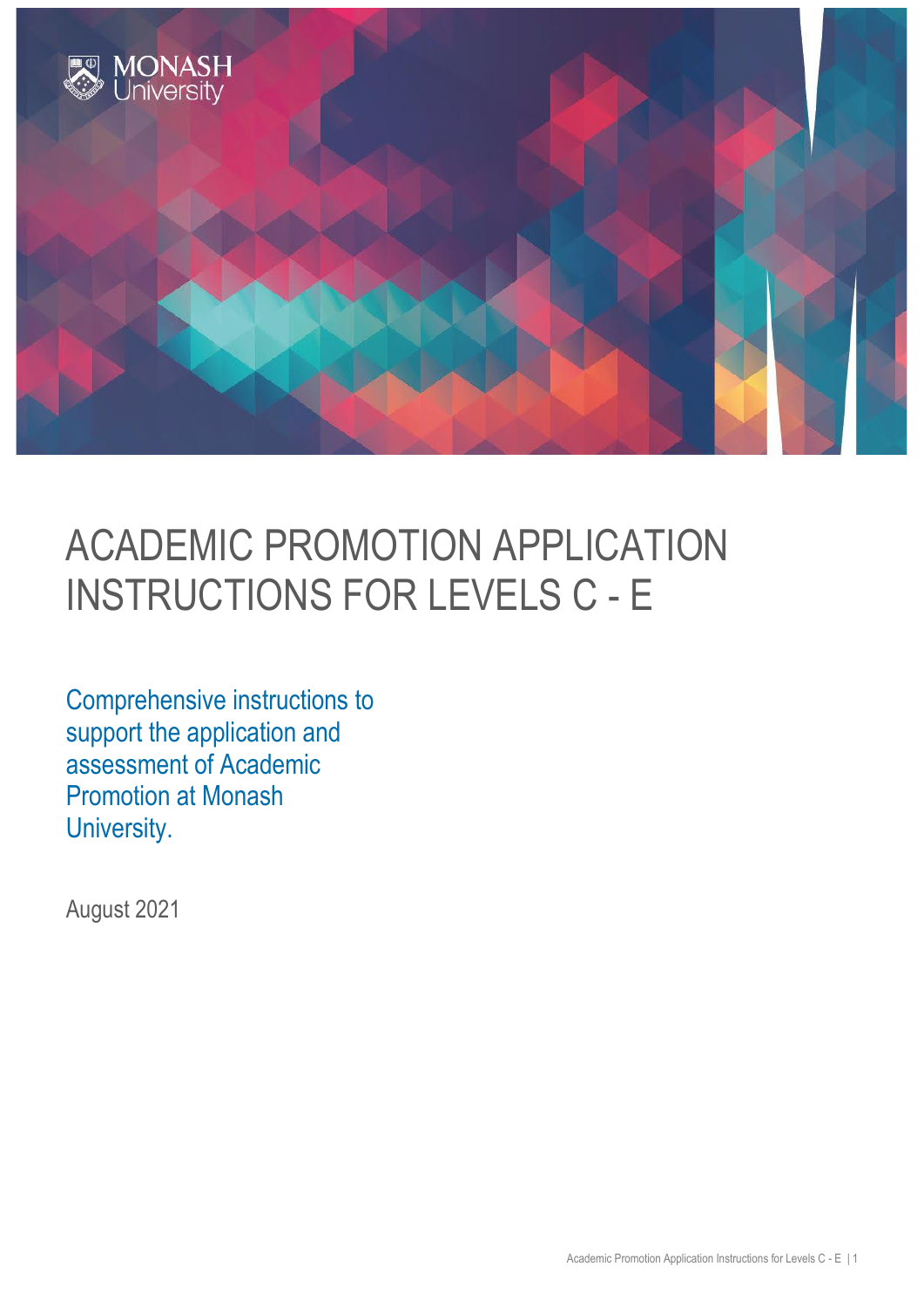# **CONTENTS**

| 1.  |  |
|-----|--|
| 2.  |  |
| 3.  |  |
| 4.  |  |
| 5.  |  |
| 6.  |  |
| 7.  |  |
|     |  |
|     |  |
|     |  |
|     |  |
| 8.  |  |
| 9.  |  |
| 10. |  |
| 11. |  |
| 12. |  |
| 13. |  |
|     |  |
|     |  |
|     |  |
|     |  |
|     |  |
|     |  |
| 14. |  |
| 15. |  |
|     |  |
|     |  |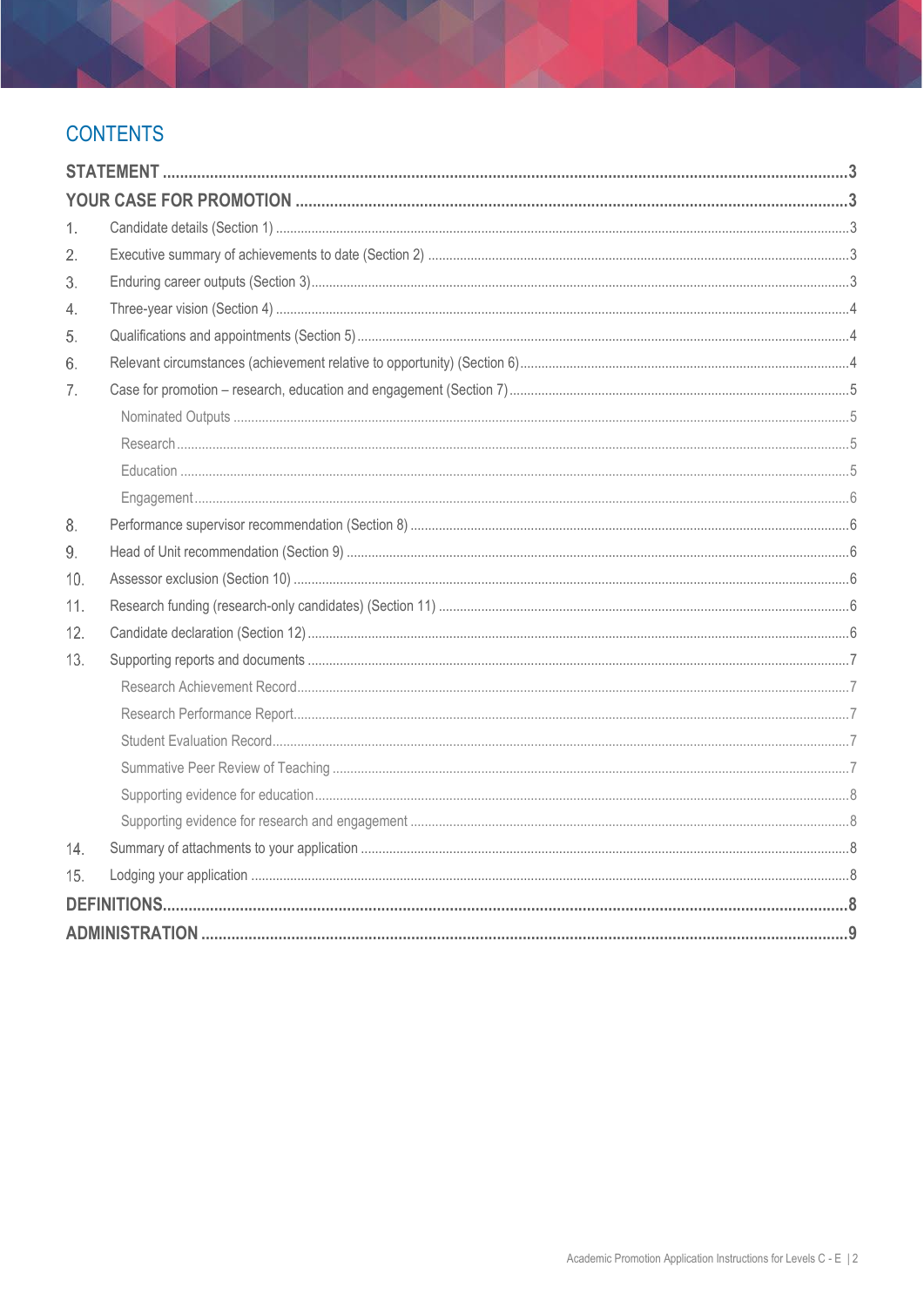# <span id="page-2-0"></span>STATEMENT

This framework contains the instructions and required information in support of the Academic Promotion activities for Levels C-E. Both the [Academic Promotion Levels C-E](https://www.monash.edu/__data/assets/pdf_file/0020/783002/Academic-Promotion-Level-C-E.pdf) Procedure and this framework are to be read in conjunction with each other.

# <span id="page-2-1"></span>YOUR CASE FOR PROMOTION

The Case for Academic Promotion form provides you the opportunity to evidence and demonstrate how you meet the promotion criteria consistent with your academic role focusing on outcomes and impact.

The [Case for Academic Promotion form](https://www.monash.edu/__data/assets/word_doc/0015/1810230/Case-for-Academic-Promotion-Form-Levels-C-E-2019.docx) includes the following sections:

- Part A Candidate Summary
	- − Section 1 Candidate details
	- Section 2 Executive summary of achievements to date
	- − Section 3 Enduring career outputs
	- Section 4 Three-year vision
	- Section 5 Qualifications and appointments
	- Section 6 Relevant circumstances (achievement relative to opportunity)
- Part B Case for Promotion *(since appointment to current level)*
	- Section 7 Case for promotion research, education and engagement
- Part C Recommendations
	- Section 8 Performance supervisor recommendation
	- − Section 9 Head of Unit recommendation
- Part D Support Information
	- Section 10 Assessor exclusion
	- − Section 11 Research funding (research-only candidates)
	- − Section 12 Candidate declaration

#### <span id="page-2-2"></span> $1<sub>1</sub>$ Candidate details (Section 1)

- $1.1$ Complete your information including your month and year of appointment to current level (relevant promotion period). Applications for promotion include achievements since your last promotion/appointment to your current level. If you moved to Monash from the same level of appointment (or higher) you may include evidence of achievements from that level at the previous employer(s).
- $1.2$ You are required to indicate your current workload allocation across research, education and engagement. This will be in accordance with your employment contract type, and current year's confirmed performance development plan. All candidates will have an engagement allocation.
- $1.3$ If you have a varied workload allocation or have significantly changed your workload since your last promotion, you may address this in Part A – Section 6: Relevant circumstances (achievement relative to opportunity).
- $1.4$ If you are an education-focused candidate, you are required to nominate the predominant nature of your research for the period since your last promotion/appointment to current level.

#### <span id="page-2-3"></span> $2.$ Executive summary of achievements to date (Section 2)

 $2.1$ This summary should highlight the main focus of your work and the overall impact of your contributions in the wider context of your discipline. It may include a summary of your research outputs (i.e., impact factor, h-index), income, HDR students, education and/or engagement, which you may also include in Part B – Section 7.

#### <span id="page-2-4"></span> $3<sub>1</sub>$ Enduring career outputs (Section 3)

 $3.1$ Include a **list** of up to four of the most important/enduring outputs of your career. Enduring career outputs are those that may be outside the relevant period for your case for promotion (i.e., since appointment to current level). These may include outputs in your current case for promotion. Include details of each output and a statement identifying the impact of each.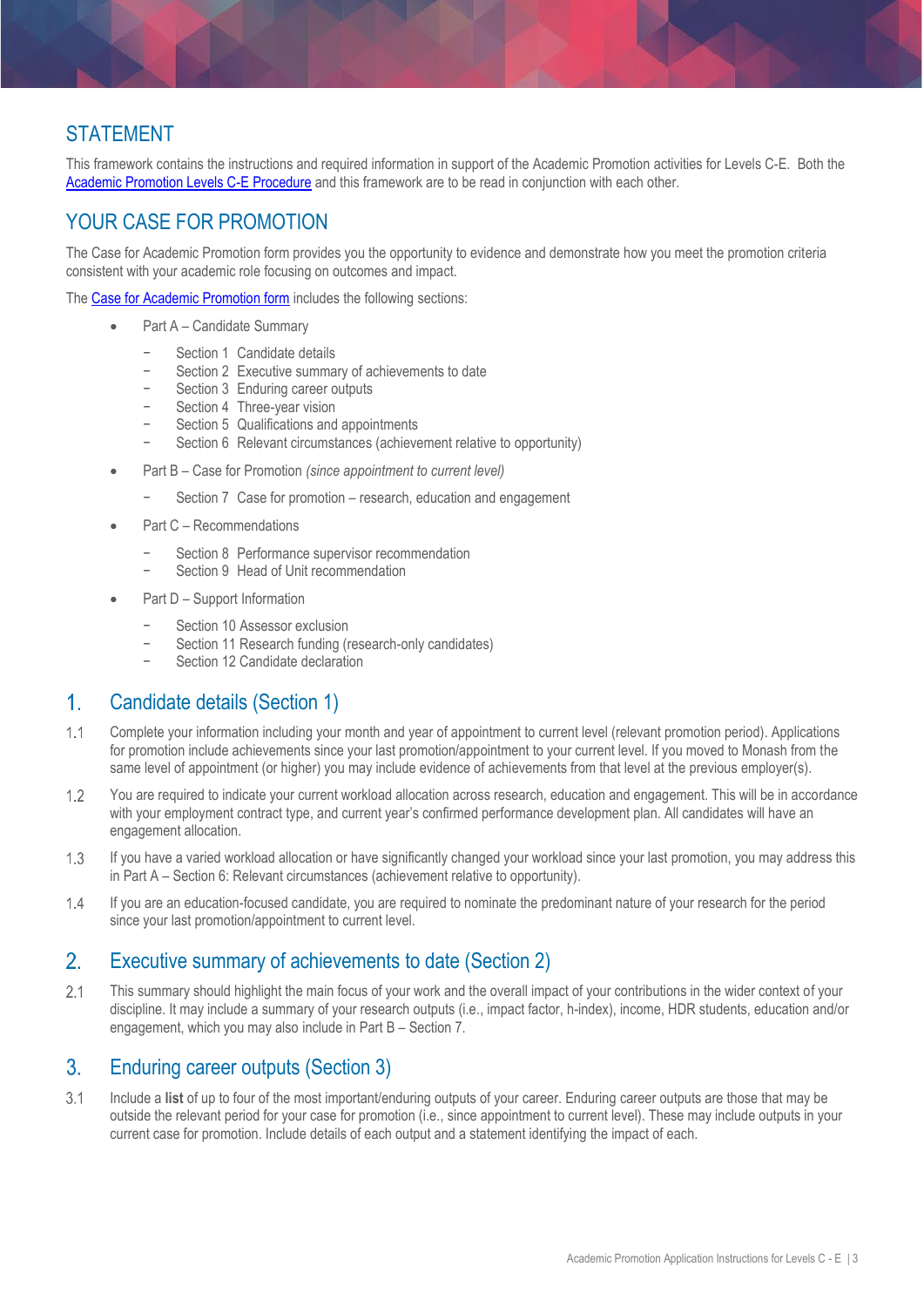#### <span id="page-3-0"></span> $\overline{4}$ . Three-year vision (Section 4)

- $4.1$ Using the academic performance framework, clearly detail your vision across research, education and engagement (as applicable). This should include:
	- what you want to achieve for yourself, your Faculty and the University;
	- how you plan to achieve it;
	- your priorities and areas of focus;
	- how your success will be measured; and
	- what would happen if you achieved it.

#### <span id="page-3-1"></span> $5<sub>1</sub>$ Qualifications and appointments (Section 5)

- $5.1$ This section provides you an opportunity to detail your formal and other qualifications. You will need to ensure the year; qualification and the University/Institution are provided. Additionally, list your current appointments and positions held both internal and external to Monash. For example, a board member of an organisation. For previous appointments/positions, include the equivalent level where relevant. The professional awards and distinctions are required since your last promotion only.
- 52 You are required to provide your entire career publication list. This can be inserted or attached. Candidates may attach their Pure list.

#### <span id="page-3-2"></span> $6<sub>1</sub>$ Relevant circumstances (achievement relative to opportunity) (Section 6)

- 6.1 Achievement relative to opportunity is a positive acknowledgement of what a staff member can and has achieved given the opportunities available to them and results in a more calibrated assessment of their performance. It is not about providing "special consideration" or expecting lesser standards of performance.
- 6.2 Relevant circumstances may include (but are not limited to):
	- Personal Circumstances

A career disruption caused by personal circumstances that involves a prolonged interruption or poses a significant impact to your capacity to work.

*This includes, but not limited to; disruptions caused by parental leave, major illness/injury, carer responsibilities, disability, and personal trauma.*

• Professional Circumstances

Your track record and associated productivity relative to stage of career, including consideration as to whether productivity and contribution are commensurate with the opportunities available to you.

*This includes, but not limited to; periods of part-time work, country relocation, late or non-linear entry in academia, cultural expectations, varied workload or relocation of a research laboratory or clinical practice setting or other similar circumstances that impact upon productivity.*

- **Other** 
	- − Provide a brief summary of the circumstances. 'Other' may include elements outside the control of a staff member such as, but not limited to:
	- natural disasters such as flooding, bushfires, storms and earthquakes;
	- − global health issues such as the COVID-19 pandemic; and
	- other emergency situations.

The University will ensure COVID-19 related impacts, relative to opportunity, will be understood and recognised for the purposes of academic advancement. Where all parties agree, any adjustment to goals and targets should be/have been recorded in myPlan. Where this was agreed by your faculty/non-faculty area, include this detail in the Achievement Relative to Opportunity section.

6.3 You may choose not to provide sensitive details about relevant personal circumstances on the form. Where it is important to share sensitive details for your relevant personal circumstances to be accurately understood, you should have a private discussion with the Chair or Chair's nominee. For further information refer to [Preparing relevant circumstances.](http://www.adm.monash.edu.au/human-resources/academic-promotion/rpc-suggestions.html)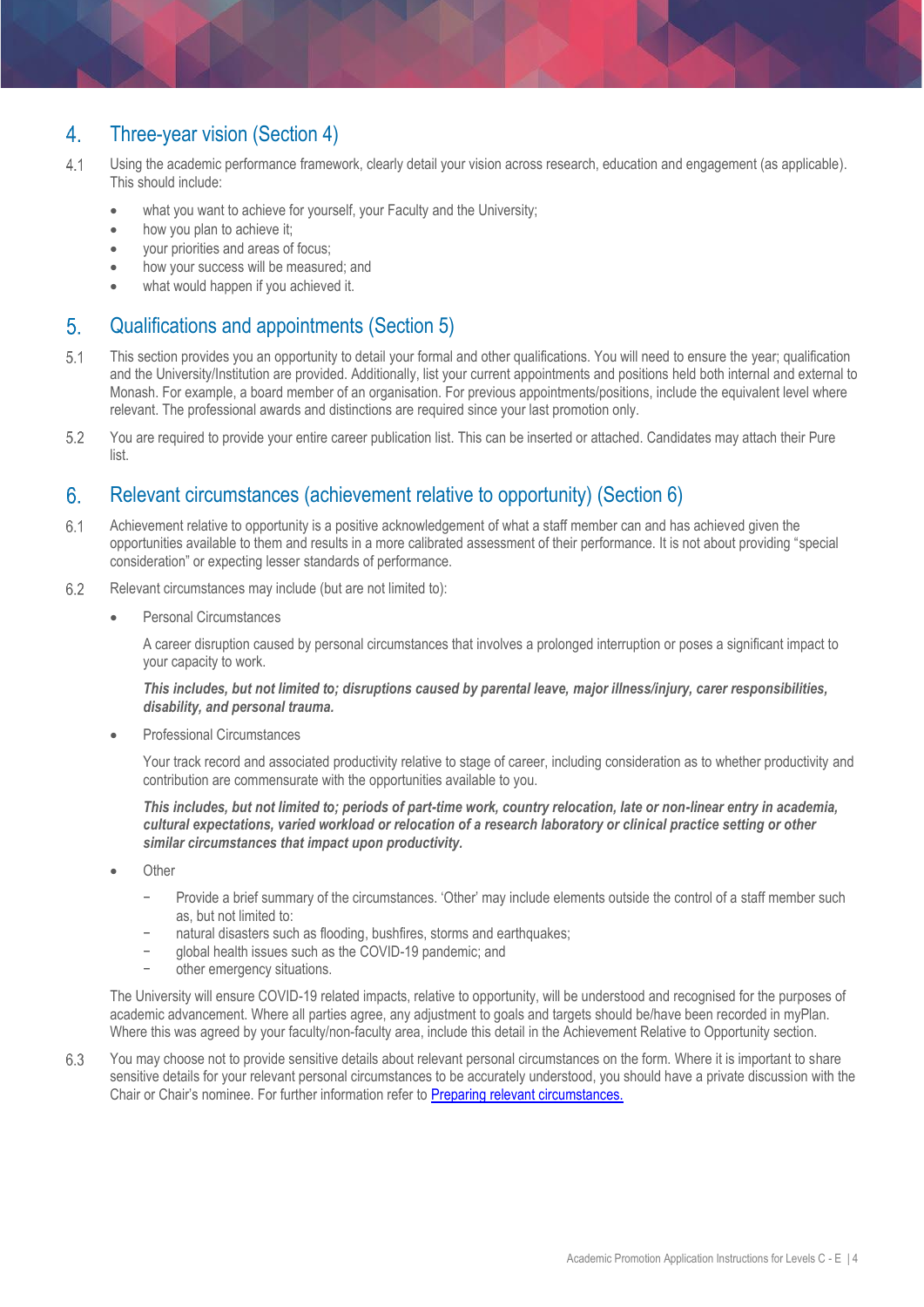#### <span id="page-4-0"></span>Case for promotion – research, education and engagement (Section 7)  $7<sub>1</sub>$

- $7.1$ You must illustrate how you meet the criteria for promotion in the relevant areas of academic activity. For most applications, this will include evidence of achievements across the three key areas of academic activity: research, education and engagement. However, if you are research-only, you are only required to make a case against the research and engagement activity areas.
- $7.2$ You should only include achievements since the appointment to your current level.
- 7.3 You are required to comment against the relevant criteria of the [academic performance framework](https://www.monash.edu/academicpromotion/academic-performance-framework) for each area of academic activity – research, education and engagement. You should include evidence that demonstrates outcomes and impact. Focus on outlining significant achievements since your last promotion/appointment to current level, avoiding unnecessary duplication of data in supplementary reports.
- 74 A maximum 10-page limit applies across the entire Part B Sections 7.1, 7.2, 7.3 and 7.4. (The 10-page limit does not include headings and explanatory text in the case for promotion form itself).
- 7.5 Committees will consider significant contributions of engagement due to being part of an under-represented group. This includes women in STEMM (Science, Technology, Engineering, Mathematics and Medicine) disciplines and Aboriginal and Torres Strait Islander candidates.
- <span id="page-4-1"></span>7.6 Benchmarking and comparisons against achievements of other staff members should not be referenced in your application.

### Nominated Outputs

- $7.7$ You will need to nominate outputs in support of your application, to assist in an assessment of your research. Choose sample items to showcase your work.
- 7.8 You will need to provide copies of these nominated outputs with your application. You must consider the length and size of documents, as to what is reasonable for external assessors and members of the committee to read. Seek advice from your Deputy/Associate Dean (Research) for clarity.
- 7.9 For large outputs, such as a book, you may nominate up to 2 chapters (as one nominated output).
- $7.10$ Non-traditional outputs may be considered, please contact your Deputy/Associate Dean (Research) for advice.
- $7.11$ The number of outputs you may nominate varies as follows:

| Applying for Promotion to Level | <b>Nominated Outputs</b> |
|---------------------------------|--------------------------|
|                                 | up to 2                  |
| D & E                           | up to 3                  |

### Research

- <span id="page-4-2"></span>Demonstrate your achievements drawing on relevant evidence (including the Research Achievement Record) that focuses on  $7.12$ outcomes and impact. You must address:
	- research criterion 1 and 2 of the [academic performance framework;](https://www.monash.edu/academicpromotion/academic-performance-framework) and
		- research criteria 3-5 (where relevant).
- You may wish to provide context to your Research Performance Report in this section. 7.13
- $7.14$ You may elect to include achievements in research supervision in either the research or education category (but not in both).
- 7.15 Education-focused candidates are expected to address education (pedagogical) research related to teaching and learning when answering E2b. If you cannot address this, please provide an explanation and select the other practice element (E2a).
- <span id="page-4-3"></span>7.16 The Research Performance Report forms part of the application however it will not be provided to external assessors.

### Education

- 7.17 Research-only staff are not required to complete this section.
- 7.18 If you are involved in teaching you must addres[s education criteria \(areas of impact\)](https://www.monash.edu/academicpromotion/academic-performance-framework) of the [academic performance framework:](https://www.monash.edu/academicpromotion/academic-performance-framework)
	- $E1$  Area of Impact Student Learning: all practice elements  $(a d)$ .
	- E2 Area of Impact Educational Knowledge: one of two practice elements (a or b), and
	- E3 Area of Impact Educational Environment: one of two practice elements (a or b).
- 7.19 Education-focused candidates are expected to address education (pedagogical) research related to teaching and learning when answering E2b. If you cannot address this, please provide an explanation and select the other practice element (E2a).
- 7.20 Supporting evidence for education case - a 5-page limit applies.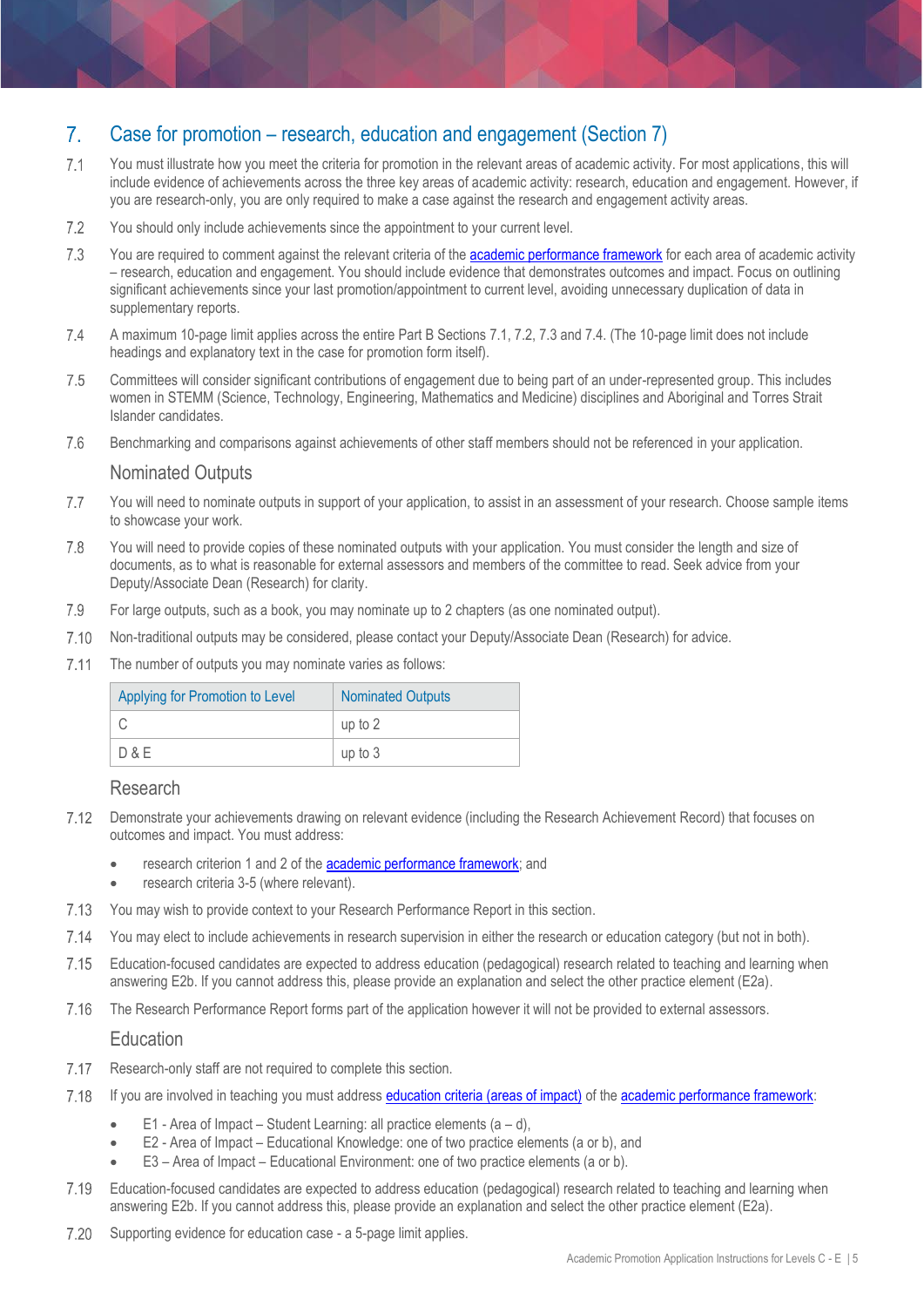<span id="page-5-0"></span>7 21 Further information is available at the [Monash Education Academy website.](https://www.monash.edu/learning-teaching/awards-and-recognition/education-performance-standards)

### **Engagement**

- 7.22 Demonstrate your achievements against each chosen criterion drawing on relevant evidence that focuses on outcomes and impact.
- 7.23 You may select the engagement criteria from the [academic performance framework](https://www.monash.edu/academicpromotion/academic-performance-framework) that most applies to your case. Examples of engagement activities are available on the **academic performance framework** website.

#### <span id="page-5-1"></span>8. Performance supervisor recommendation (Section 8)

- 8.1 Your performance supervisor must comment on:
	- achievements across research, education and engagement (where applicable);
	- provide an assessment of your performance against the criteria for promotion;
	- if there is a prima facie case for the application to be considered or is premature; and
	- your case for promotion overall.
- If you have a dual reporting line, you will need to include a secondary supervisor report. Please contact the [relevant promotion](https://www.monash.edu/academicpromotion/contact-us)  8.2 [coordinator](https://www.monash.edu/academicpromotion/contact-us) for assistance.

#### <span id="page-5-2"></span> $9<sub>1</sub>$ Head of Unit recommendation (Section 9)

- $9.1$ Your Head of Unit must comment on:
	- achievements across research, education and engagement;
	- provide an assessment of your performance against the criteria for promotion;
	- if there is a prima facie case for the application to be considered or is premature; and
	- your case for promotion overall.
- $9.2$ Where your case for promotion is premature, the Head of Unit will detail how you can strengthen your academic performance so this feedback can be provided to you.

# <span id="page-5-3"></span>10. Assessor exclusion (Section 10)

- $10.1$ You will not be made aware of who the nominated assessors are, but you have the option to nominate any individual/s to be excluded as a potential assessor, prior to the assessor nomination process.
- $10.2$ Complete this section if you would like to nominate individual/s for the Head of Unit to exclude as an external assessor for your application.
- $10.3$ Refer to clause 10 of th[e procedure.](https://www.monash.edu/__data/assets/pdf_file/0020/783002/Academic-Promotion-Level-C-E.pdf)

# <span id="page-5-4"></span>11. Research funding (research-only candidates) (Section 11)

- $11.1$ Where the source of the funding is the research grant, the grant holder, acting on the advice of the Monash Research Office, will be able to confirm that a promotion is permissible under the terms and conditions of the grant contract, including that the grant funds can be used to fund a salary at a higher level.
- $112$ This section must be completed by one of the following parties:
	- candidate grant holder; or
	- other grant holder (where the promotion candidate is employed on someone else's grant).
- $11.3$ The Head of Unit will confirm any alternative funding in Part C - Section 11 (in cases where funding from other sources is available).

#### <span id="page-5-5"></span> $12.$ Candidate declaration (Section 12)

 $12.1$ Candidates are required to select either yes or no to the questions within the declaration and sign off their application.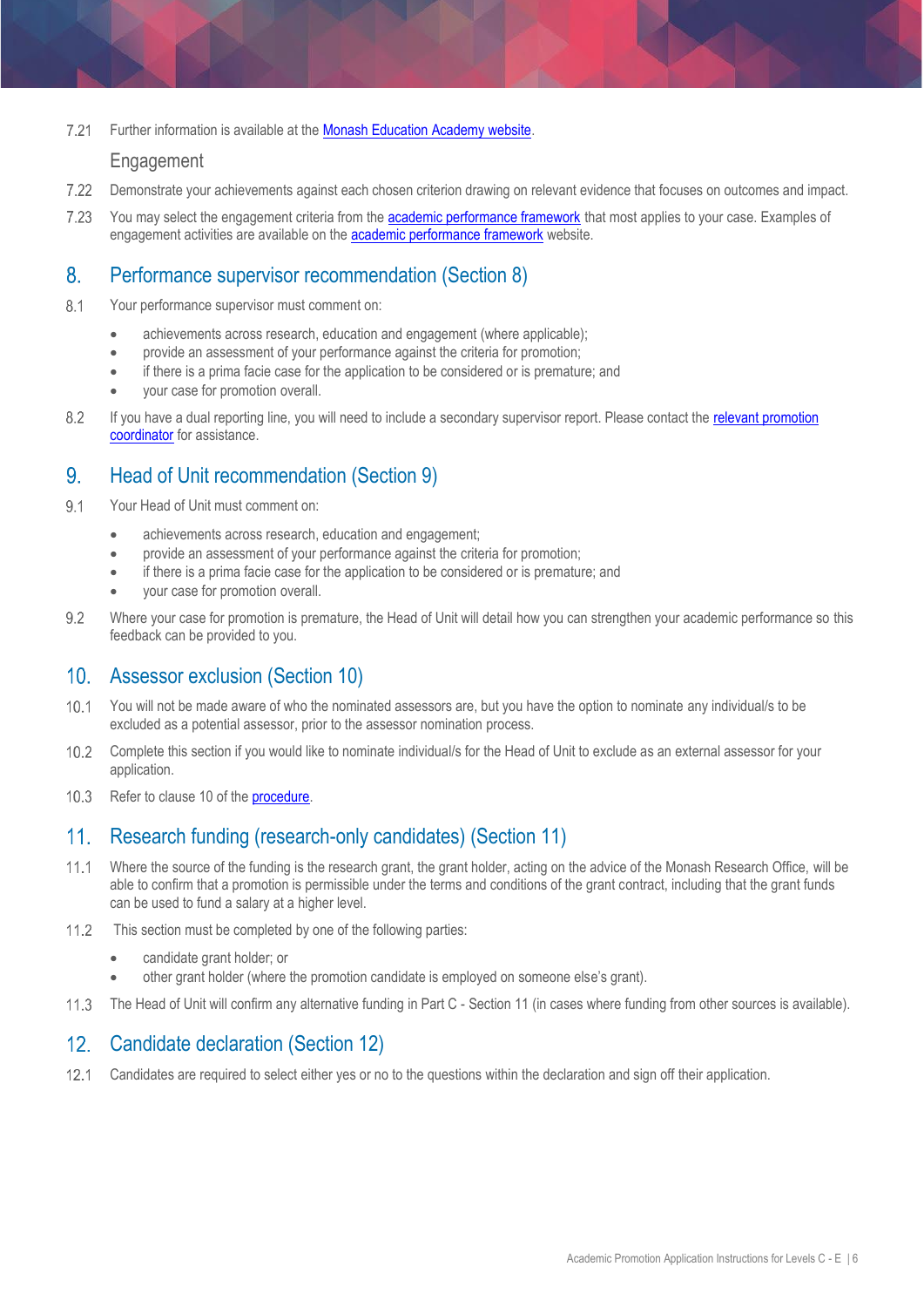# <span id="page-6-0"></span>13. Supporting reports and documents

### Research Achievement Record

- <span id="page-6-1"></span> $13.1$ The Research Achievement Record lists your achievements in the following areas for the period since your last promotion/appointment to current level (including outputs achieved prior to being employed at Monash, if relevant):
	- research outputs:
	- research grants and income; and
	- HDR supervisions.
- If you are from our Malaysia campus, you must complete the Malaysia: [Research](https://www.monash.edu/academicpromotion/forms,-procedures-and-guides#Forms-1) Achievement Record Form.  $13.2$
- For Australia based candidates, you are responsible for ensuring your research data is accurate in Pure prior to requesting your  $13.3$ report. You can obtain the Research Achievement Record by referring to [how to request system generated academic promotion](https://www.monash.edu/__data/assets/pdf_file/0005/840983/Apply-for-system-generated-reports.pdf)  [reports.](https://www.monash.edu/__data/assets/pdf_file/0005/840983/Apply-for-system-generated-reports.pdf)
- $13.4$ We suggest you review the report and advise your faculty research office of any significant errors to determine if corrections are required and another report generated.
- $13.5$ You may supplement the Research Achievement Record by:
	- adding any entries not captured on the recent additions and errata page;
	- completing the final three columns on the research outputs page (i.e. an estimate of your percentage of contribution, lead author indication and number and source of citations); and
	- completing the final column on the research funding page (i.e. an estimate of contribution percentage).
- 13.6 The promotion committee consider additional data on the 'recent additions and errata page' in the same way as system-generated data.

### Research Performance Report

- <span id="page-6-2"></span>You will need to apply for a Research Performance Report as a required part of your application.  $13.7$
- 13.8 This is a system-generated supporting research report from the University's Business Intelligence (BI) system which gathers data from a number of key University operational systems). This report shows performance relative to the Faculty specific research [performance standards](https://www.monash.edu/academicpromotion/academic-performance-framework) over a set period of time.
- 13.9 You can obtain your report by referring to: **apply for system generated reports**.
- <span id="page-6-3"></span>13.10 A Research Performance Report it not applicable for education focused or Malaysia based candidates.

### Student Evaluation Record

- If you are research-only and do not have education as part of your case, a Student Evaluation Record is not required.
- The Student Evaluation Record lists the following data for the period since the last promotion/appointment to your current level:

quantitative unit evaluation data (for each unit offering for which you were evaluated); and quantitative teaching evaluation data (SETU).

- 13.13 Pre-2011 data available will only be provided upon request, if the period since appointment to your current level spans that period of time, and is also significant to your case.
- <span id="page-6-4"></span>13.14 You can obtain a Student Evaluation Record by referring t[o how to request system generated academic promotion reports.](https://www.monash.edu/__data/assets/pdf_file/0005/840983/Apply-for-system-generated-reports.pdf)

### Summative Peer Review of Teaching

- 13.15 You will need to arrange for a Summative Peer Review of Teaching to be conducted in accordance with the Monash Education [Academy guidelines.](https://www.monash.edu/learning-teaching/mea/professional-learning-and-practice/peer-review) If you are research-only and do not have education as part of your case, a Summative Peer Review is not required.
- 13.16 To request a Summative Peer Review of Teaching, visit [PeerView.monash.](https://www.monash.edu/learning-teaching/mea/professional-learning-and-practice/peer-review)
- Peer Review must be completed in the year of applying for promotion. For candidates who are not teaching in semester one or two of the year of applying for promotion, please contact your relevant Deputy/Associate Dean (Education). For non-faculty candidates, please contact the [relevant promotion coordinator.](https://www.monash.edu/academicpromotion/contact-us)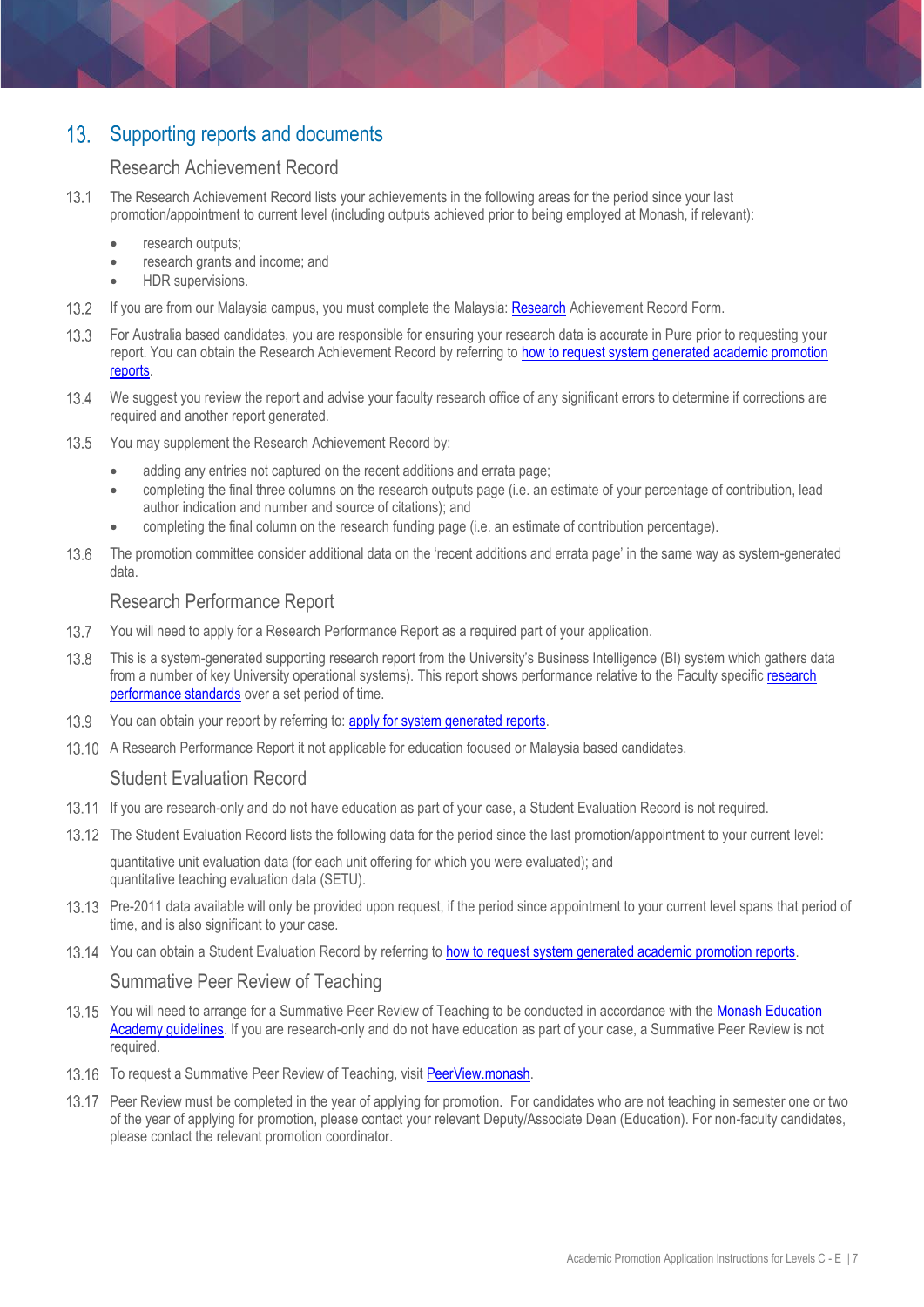### Supporting evidence for education

<span id="page-7-0"></span>13.18 Supporting evidence for your education case must be included and be a maximum of 5 pages. Supporting evidence is required in accordance with the education performance standards. [Refer to the Monash Education Academy website](https://www.monash.edu/learning-teaching/mea/education-performance-and-recognition/education-performance-standards) for details.

### Supporting evidence for research and engagement

<span id="page-7-1"></span>13.19 You may include a maximum of 4 pages of optional supporting evidence relating to research and engagement. Supporting evidence is not an academic curriculum vitae or an extension of the page limit. Examples include (but are not limited to):

emails of acceptance of research publications 'in press'; copies of media reports that provide evidence of impact of your research; and letters of support acknowledging your contribution and fit in the area of engagement and the academic unit.

# <span id="page-7-2"></span>14. Summary of attachments to your application

- 14.1 You are required to complete th[e Case for Academic Promotion](https://www.monash.edu/__data/assets/word_doc/0015/1810230/Case-for-Academic-Promotion-Form-Levels-C-E-2019.docx) form with the following attachments:
	- Nominated outputs;
	- Entire career publication list (unless inserted directly into Section 5.5):
	- Research Performance Report (not applicable for education focused or Malaysia staff);
	- Research Achievement Record;
	- Student Evaluation Record (not applicable for research-only candidates who do not have an education case to assess);
	- Summative peer review of teaching report (not applicable for research-only candidates who do not have an education case to assess);
	- Up to 5 pages of supporting evidence for education (where there is an education case to assess); and
	- Optional 4 pages (maximum) of supporting evidence, applicable to research and engagement.

## <span id="page-7-3"></span>15. Lodging your application

 $15.1$ Lodge your completed and signed application [online](https://www.monash.edu/academicpromotion/how-to-apply) by 5pm (AEDT) on the closing date of the promotion round. Any queries on the lodgement process should be directed to the relevant [promotion coordinator.](https://www.monash.edu/academicpromotion/contact-us)

| <b>Academic Performance</b><br><b>Framework</b> | A framework that articulates high level expectations for academic performance adopting a consistent<br>approach across the three categories of Research, Education and Engagement, against which all<br>academic performance will be measured. Further information is available on the Academic Performance<br>Framework website.                                                                                                                                                                                                                                                                                                                                                                                                                                                                                                                                |
|-------------------------------------------------|------------------------------------------------------------------------------------------------------------------------------------------------------------------------------------------------------------------------------------------------------------------------------------------------------------------------------------------------------------------------------------------------------------------------------------------------------------------------------------------------------------------------------------------------------------------------------------------------------------------------------------------------------------------------------------------------------------------------------------------------------------------------------------------------------------------------------------------------------------------|
| Achievement(s) relative to<br>opportunity       | An evaluative framework in which the overall quality and impact of achievements is given more weight<br>than the quantity, rate or breadth of particular achievements. Assessing achievements relative to<br>opportunity involves giving consideration to circumstances, arrangements, career histories and overall<br>time available. This in turn allows appropriate evaluation of achievements in relation to:<br>the quantum or rate of productivity,<br>the opportunity to participate in certain types of activities, and<br>the consistency of activities or output over the period of consideration.<br>Achievement relative to opportunity is a positive acknowledgement of what a person can and has<br>achieved given the opportunities available and is not about providing "special consideration" or<br>expecting lesser standards of performance. |
| Assessor                                        | An expert in the field able to offer a balanced and confidential independent assessment of the<br>candidate's standing in the field and of the merits of the application. Assessors may or may not be<br>known personally to the candidate and should be nominated by the Dean/Pro Vice-Chancellor and<br>President (Monash University Malaysia). Assessors are external to Monash University.                                                                                                                                                                                                                                                                                                                                                                                                                                                                   |
| Dean                                            | The Dean/Pro Vice-Chancellor and President (Monash University Malaysia) or Director of Institute or<br>Centre or, where applicable, a person acting as nominee. Even when responsibilities are delegated, the<br>person remains responsible for the decision of the delegate and any committee that they chair within<br>the parameters of the Academic Promotion: Level C-E procedure.                                                                                                                                                                                                                                                                                                                                                                                                                                                                          |

# <span id="page-7-4"></span>**DEFINITIONS**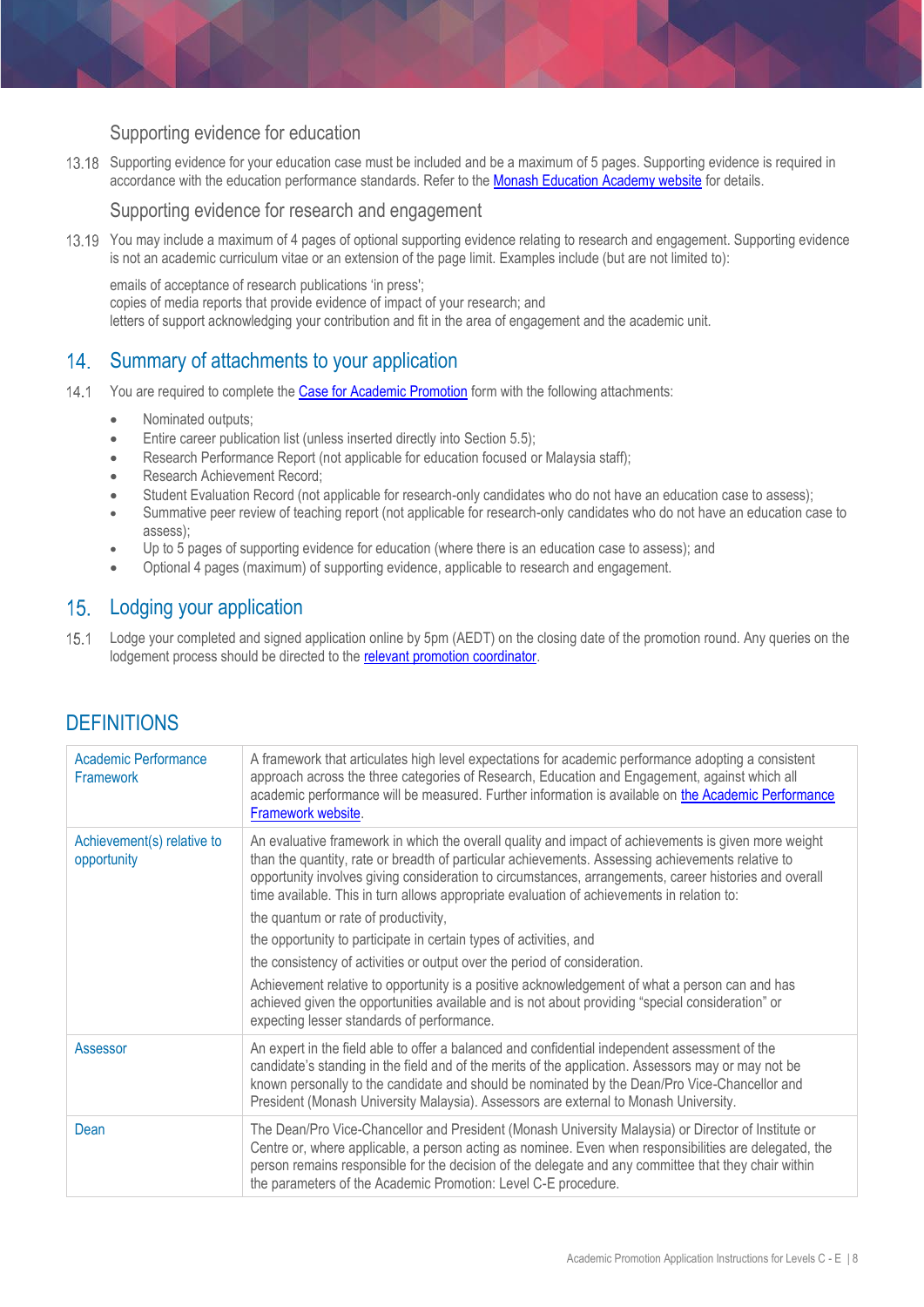| <b>Education-focused</b><br>candidate        | A candidate for promotion who is employed on an education-focused contract of employment and is<br>characterised by educational innovation and leadership in educational design and delivery.                                                                                                                                                                                                                                                                                                       |  |
|----------------------------------------------|-----------------------------------------------------------------------------------------------------------------------------------------------------------------------------------------------------------------------------------------------------------------------------------------------------------------------------------------------------------------------------------------------------------------------------------------------------------------------------------------------------|--|
| <b>Head of Unit</b>                          | The head of an academic or organisational work unit, for example Head of School, Head of Department<br>or where applicable, a person acting as nominee. If there are no heads of unit within the faculty, a<br>Deputy Dean or equivalent may be delegated the head of unit's responsibilities for the academic<br>promotion process.                                                                                                                                                                |  |
| myPlan                                       | An online performance planning tool that supports academic staff and supervisors to manage the<br>performance development cycle, for Australia based staff.                                                                                                                                                                                                                                                                                                                                         |  |
| <b>Performance Development</b><br>Plan       | A plan that documents the annual work goals and career aspirations and development goals for the<br>employee and the specific targets and progress towards achieving those goals. The performance<br>development plan forms the basis for the annual performance planning and review cycle.                                                                                                                                                                                                         |  |
| Promotion coordinator                        | The designated employee within Monash HR who is responsible for administration and coordination of<br>the promotion process.                                                                                                                                                                                                                                                                                                                                                                        |  |
| <b>Promotion Committee</b>                   | The relevant committee constituted in accordance the Academic Promotion: Levels C-E procedure that<br>is responsible for assessing the promotion application.                                                                                                                                                                                                                                                                                                                                       |  |
| Pure                                         | The University's research management software which provides information for Monash Australia staff<br>on their grants, contracts, research outputs and research achievements.                                                                                                                                                                                                                                                                                                                      |  |
| <b>Research Achievement</b><br><b>Record</b> | A report that details the candidate's research outputs, funding applications and awards, and HDR<br>supervision during the relevant promotion period. For Australia based candidates, this report is<br>generated via the University's Business Intelligence system.                                                                                                                                                                                                                                |  |
| <b>Research Performance</b><br>Report        | A system-generated supporting research report from the University's Business Intelligence (BI) system<br>which gathers data from a number of key University operational systems including SAP (Research<br>Income), Callista (HDR Supervisions) and Pure (Research Outputs and Grants/Awards). This report<br>shows performance relative to the Faculty specific research performance standards over a set period of<br>time.                                                                       |  |
| Research-only candidate                      | A candidate for promotion who is employed on a research-only contract of employment and who is<br>appointed to undertake predominately research and research-related activities.                                                                                                                                                                                                                                                                                                                    |  |
| <b>Student Evaluation Record</b>             | A record of a candidate's student evaluation results for units/unit offerings in which the candidate has<br>had a teaching role and will cover the period relevant to the promotion application. The report is<br>generated by University Planning and Statistics and is requested via the UPS website. The report will<br>not contain Monquest data (i.e. 2010 and before). This data is still available and can be requested by<br>Committees via the relevant promotion coordinator if required. |  |
| <b>Summative Peer Review of</b><br>Teaching  | A report based on the observation of a candidate's teaching which notes observed aspects of<br>educational practice and infers evidence of teaching effectiveness.                                                                                                                                                                                                                                                                                                                                  |  |

# <span id="page-8-0"></span>ADMINISTRATION

| Parent policy      | Probation, performance and promotion  |
|--------------------|---------------------------------------|
| Parent procedure   | <b>Academic Promotion: Levels C-E</b> |
| Framework owner    | <b>Director Workplace Relations</b>   |
| Date effective     | 16 August 2021                        |
| <b>Review date</b> | 1 year from effective date            |
| Version number     | 1.0                                   |